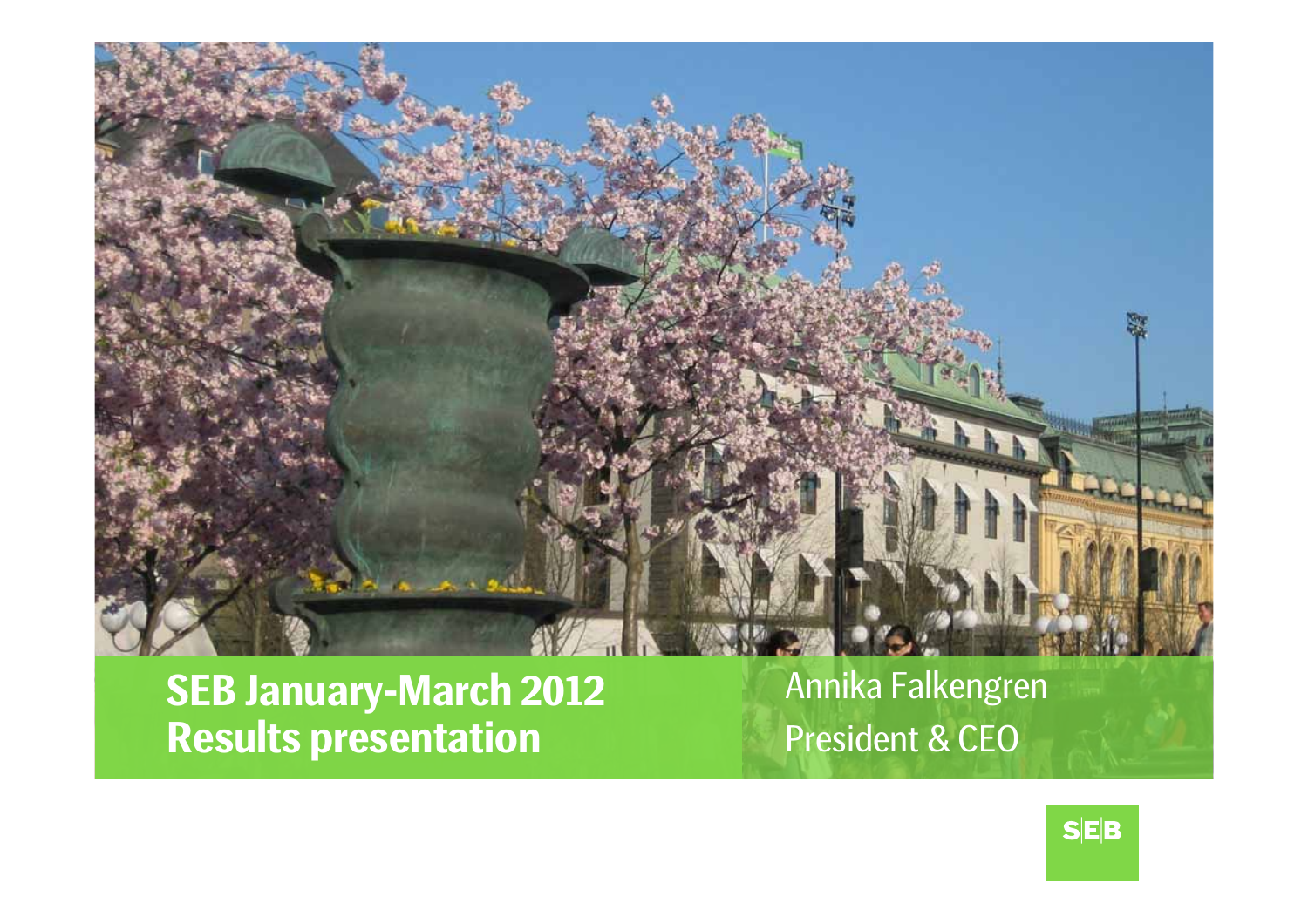### **Highlights Q1 2012**

### Solid growth of customer business

Continued strong asset quality





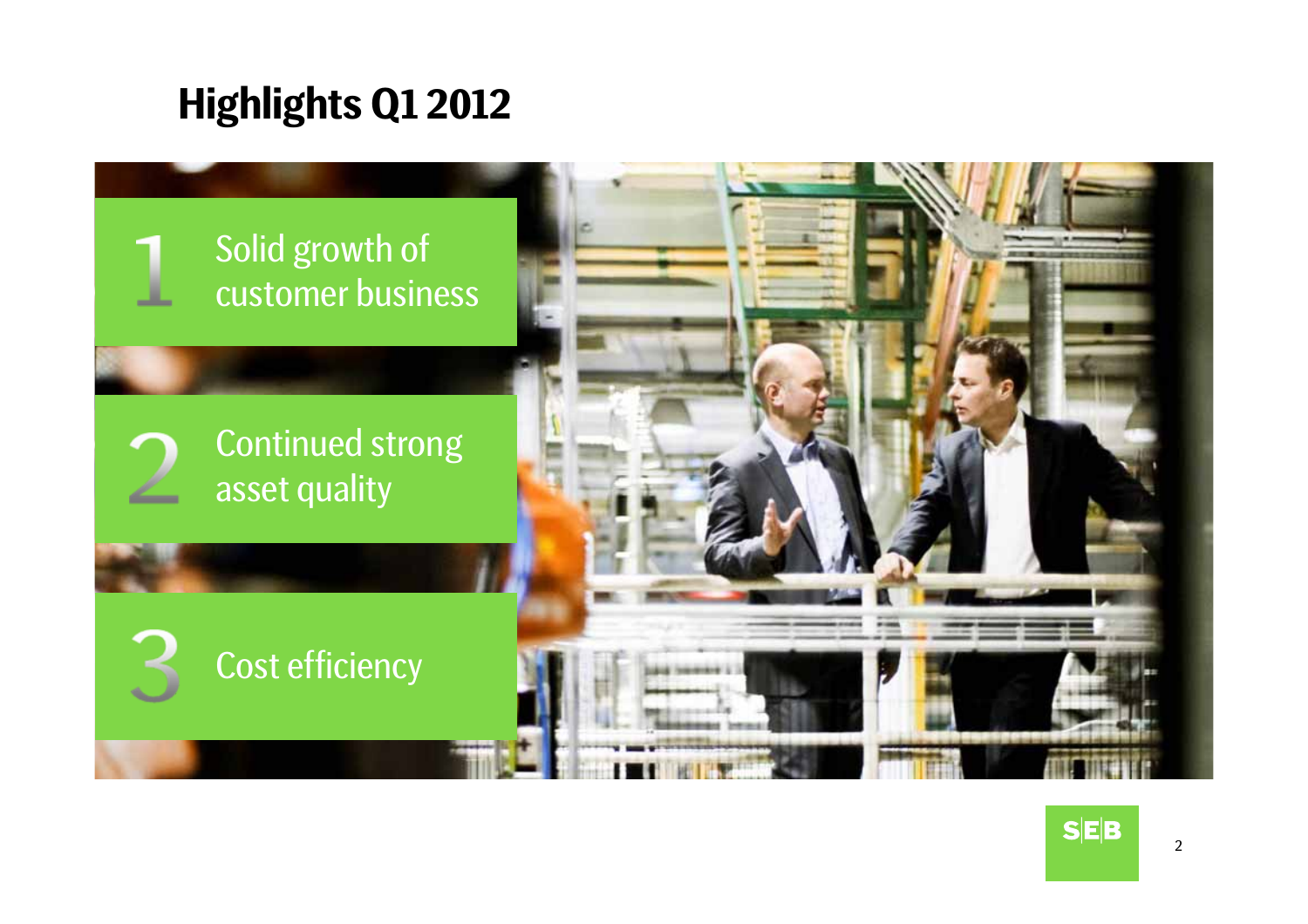# **Profit and loss trend**





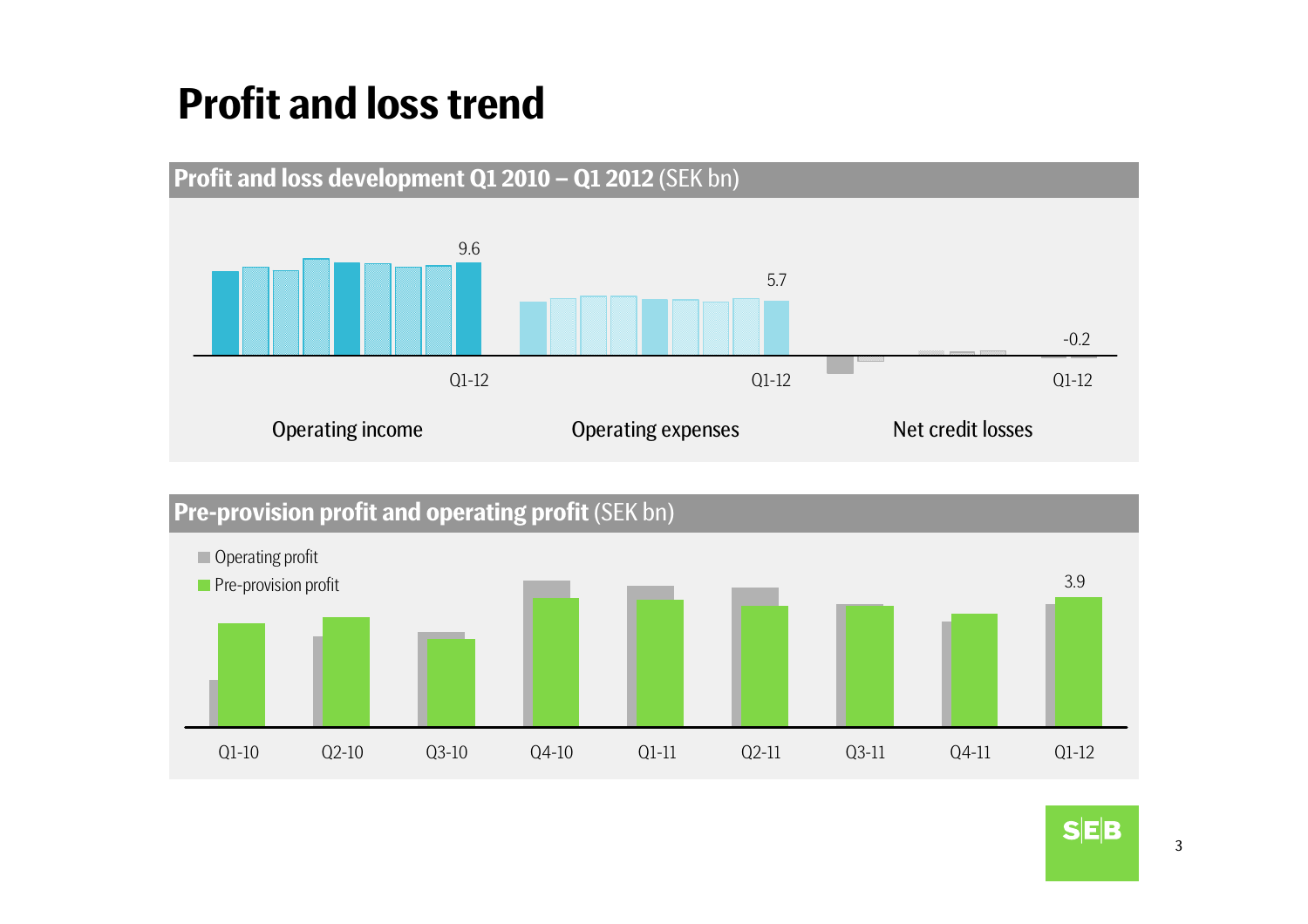### **Income statement Q1 2012**

#### **Profit and loss** (SEK bn)

|                                    | $Q1-12$  | Q4-11    | %    | Q1-11    | %             |
|------------------------------------|----------|----------|------|----------|---------------|
| <b>Total Operating income</b>      | 9,589    | 9,334    | 3    | 9,644    | $-1$          |
| <b>Total Operating expenses</b>    | $-5.676$ | $-5.928$ | $-4$ | $-5,806$ | $-2$          |
| <b>Profit before credit losses</b> | 3,913    | 3,406    | 15   | 3,838    | $\mathcal{P}$ |
| Net credit losses etc.             | $-204$   | $-241$   |      | 433      |               |
| <b>Operating profit</b>            | 3,709    | 3,165    | 17   | 4,271    | -13           |

### **Operating income by type, Q1 11 vs. Q1 12** (SEK bn)





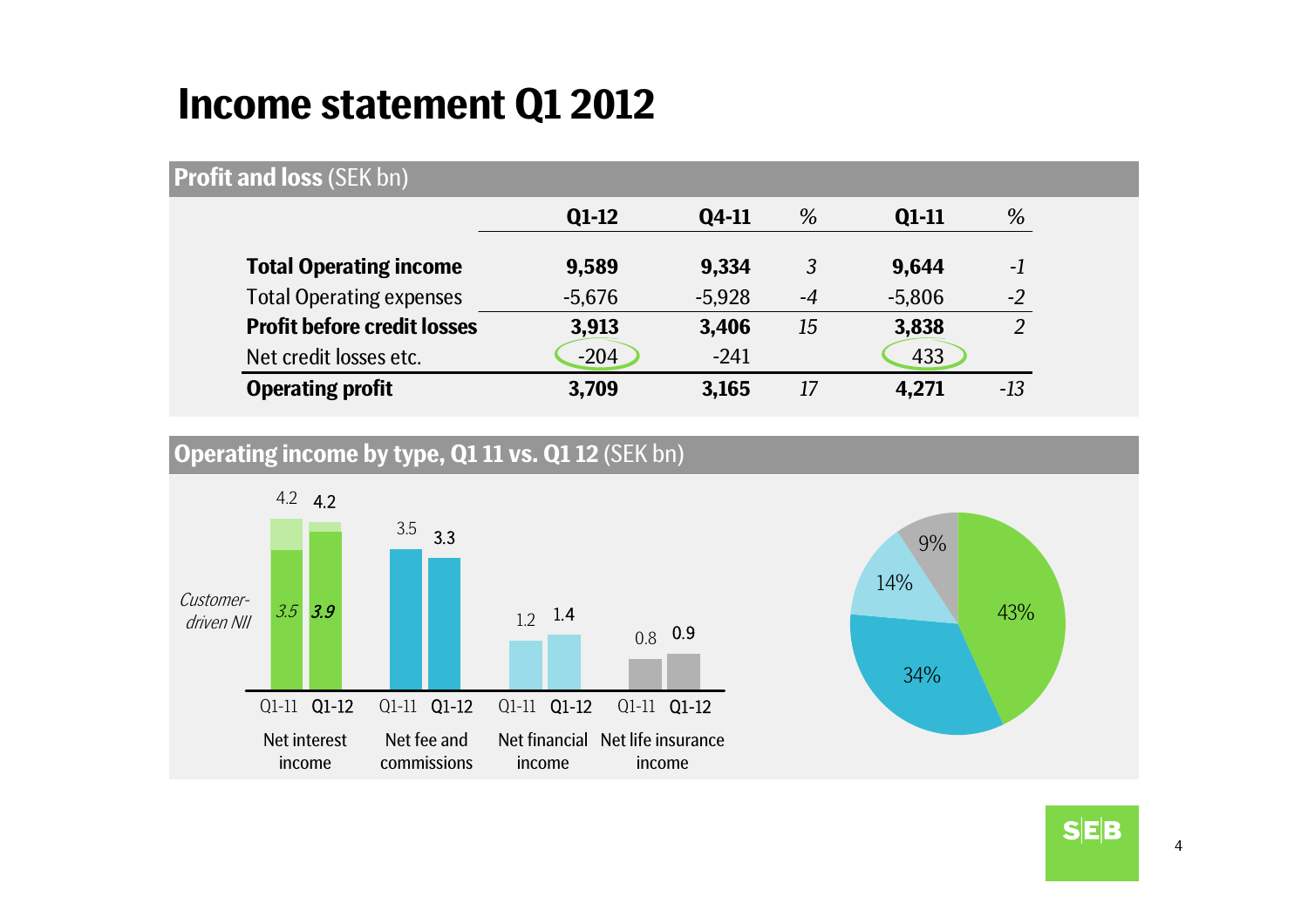### **SEB's DNA**

| <b>Customer segments</b>                | <b>Size</b>              | <b>Product penetration</b>          | <b>Income type</b>     |
|-----------------------------------------|--------------------------|-------------------------------------|------------------------|
| Large<br><b>Corporates</b>              | 2,000<br>customers       | Lending<br><b>Deposits</b>          | <b>Net</b><br>interest |
| <b>Financial</b><br><b>Institutions</b> | 700<br>customers         | Liquidity                           | income                 |
| <b>SME</b>                              | <b>400k</b><br>customers | Asset management<br>Custody<br>Life | Non-net<br>interest    |
| <b>Private</b>                          | 4m<br>customers          | Payments/cards<br><b>FX</b>         | income                 |

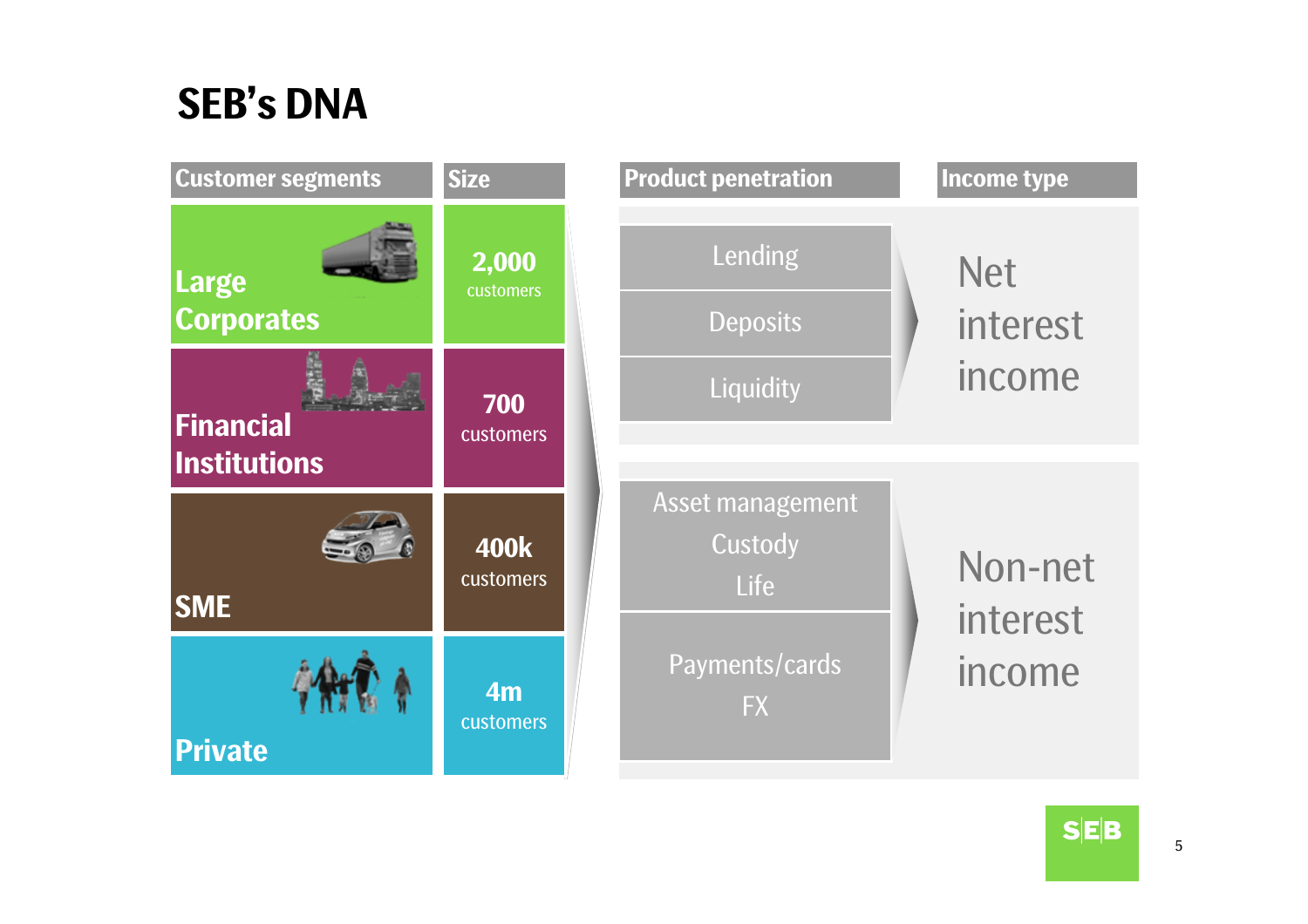# **A Nordic bank with global reach**

Following in our customers' footprint



*Note: Sales of 120 largest listed Swedish corporates Source: Annual reports*

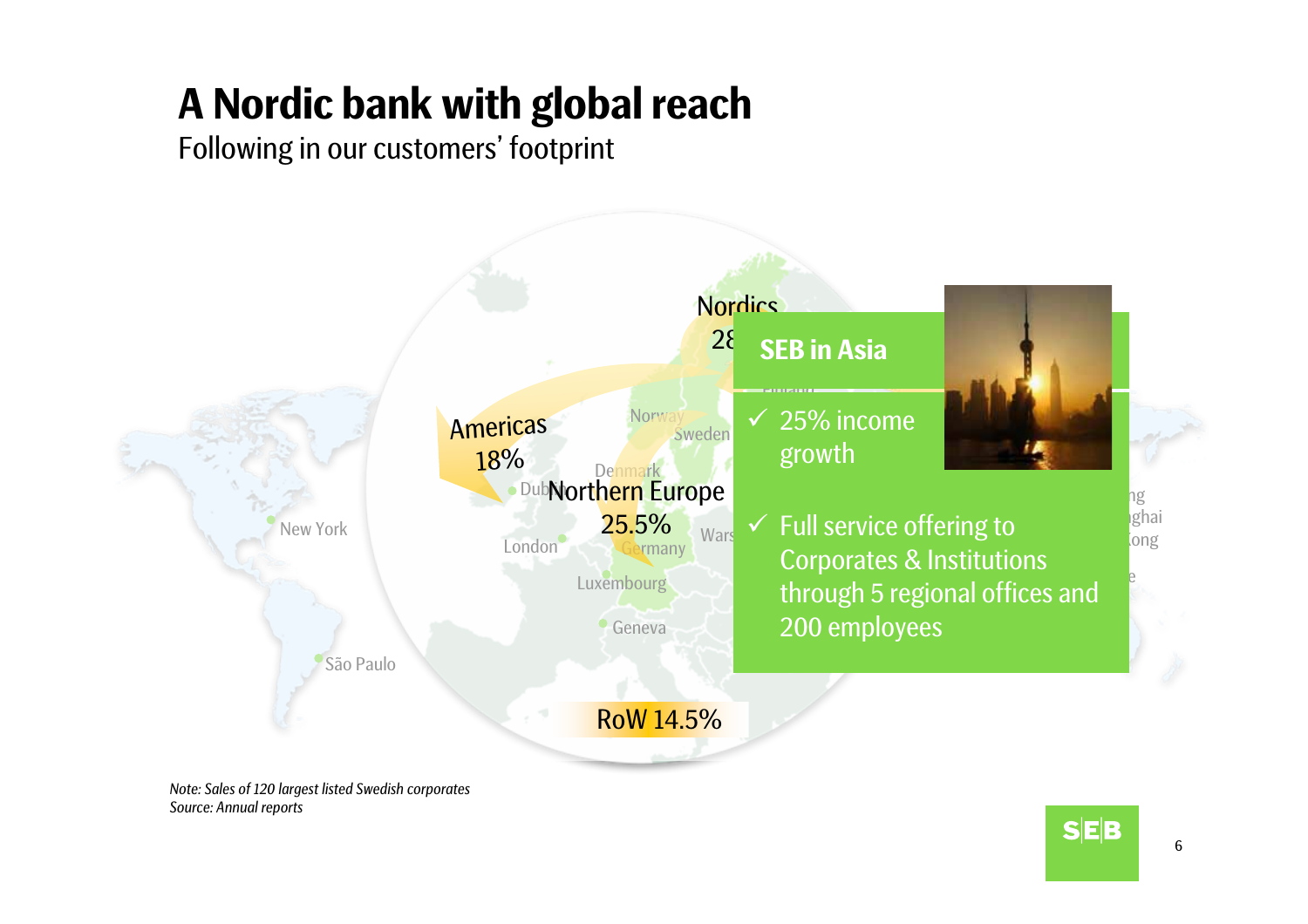# **For the first time SEB named Best Bank for Large Corporates and Institutions in the Nordics 2011**

Voice of the customer: SEB is the **#1 wholesale bank** in the Nordics



*Note: Net change between 2010 and 2011 (left-hand graph). Country scores 2011 (right-hand graph) The result is based on 62 surveys across the Nordics. Source: Prospera Large Corporates & Institutions Surveys 2011*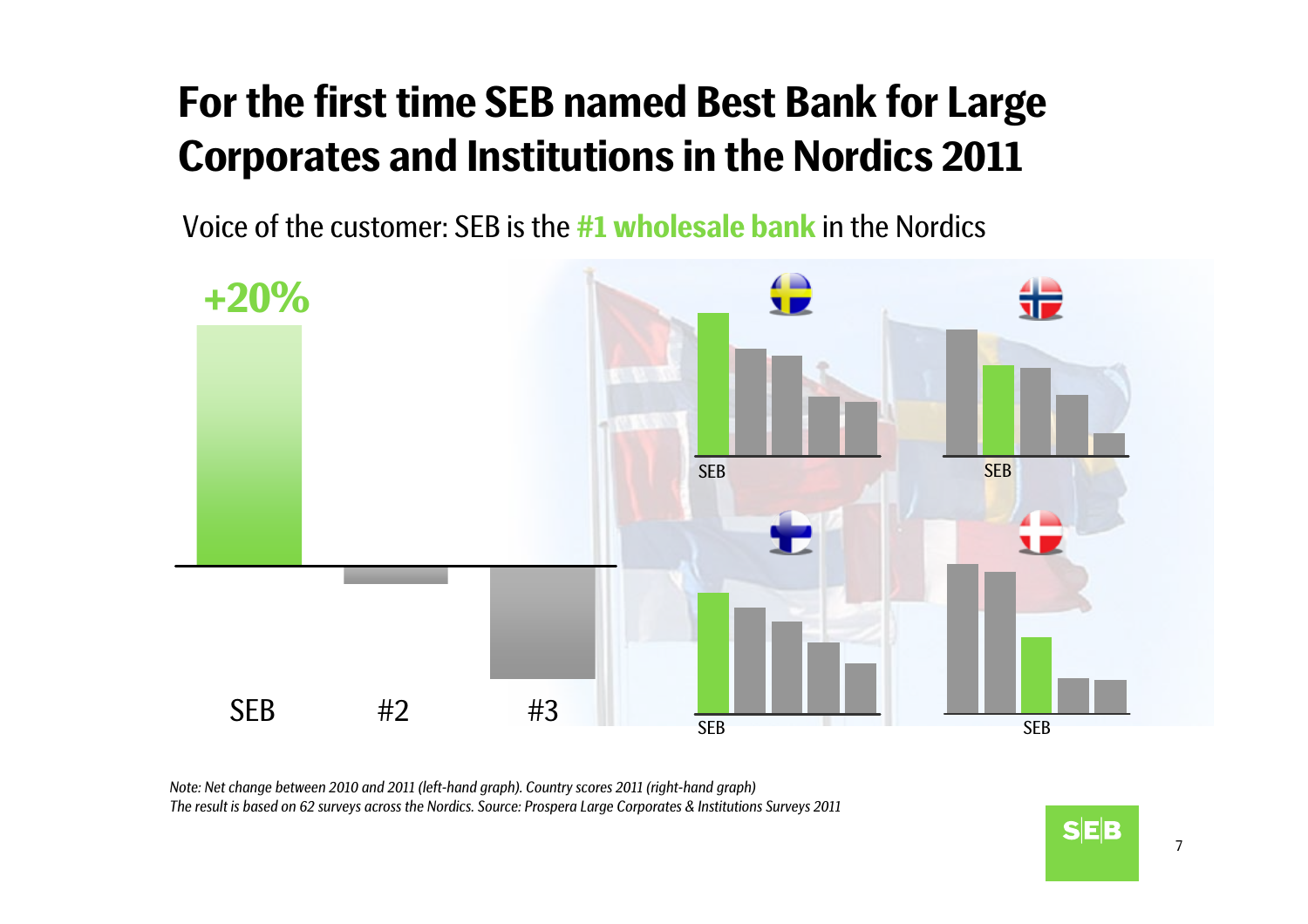### **Net interest income development**



3.0**Net interest income by income type Q1 2010 – Q1 2012** (SEK bn, gross)



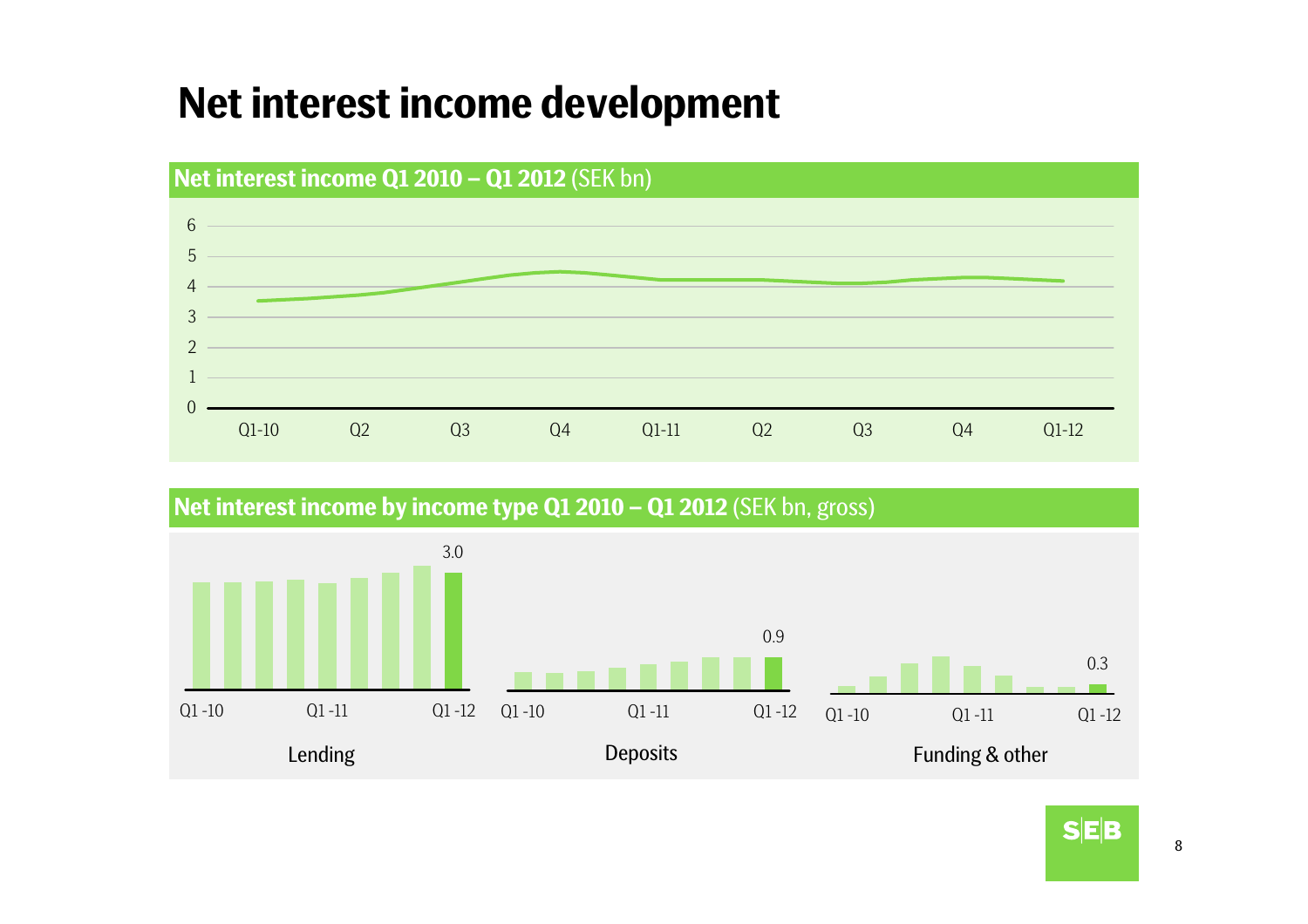### **Net fee and commission income development**



**Gross fee and commissions by income type Q1 2010 – Q1 2012** (SEK bn)

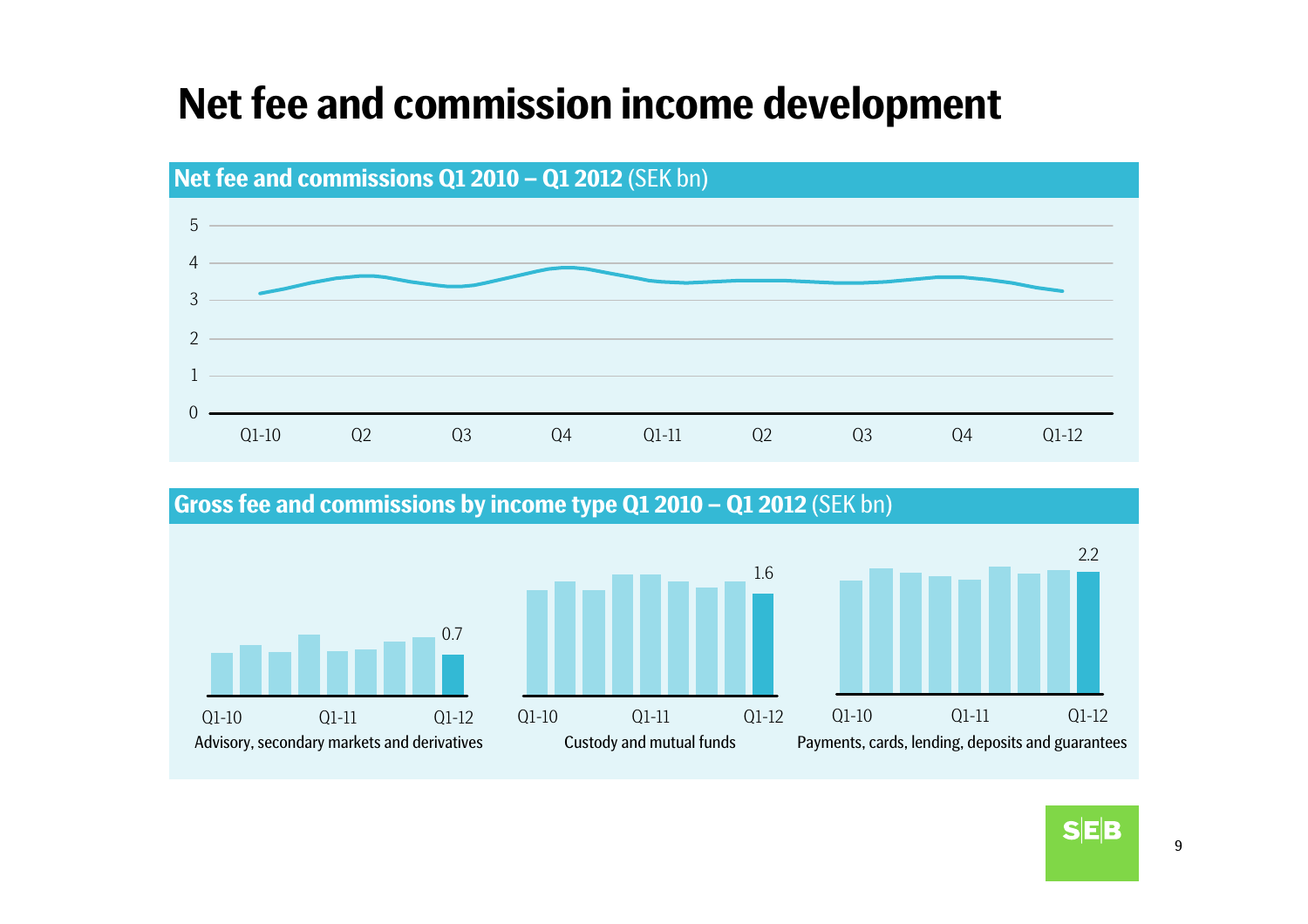### **Net financial income development**



#### **Net financial income Q1 2010 – Q1 2012** (SEK bn)

![](_page_9_Figure_3.jpeg)

- $\blacksquare$  Investment of excess liquidity in a SEK 80bn market valued portfolio
- $\blacksquare$  Highest quality sovereign and covered bonds with full central bank eligibility

![](_page_9_Picture_6.jpeg)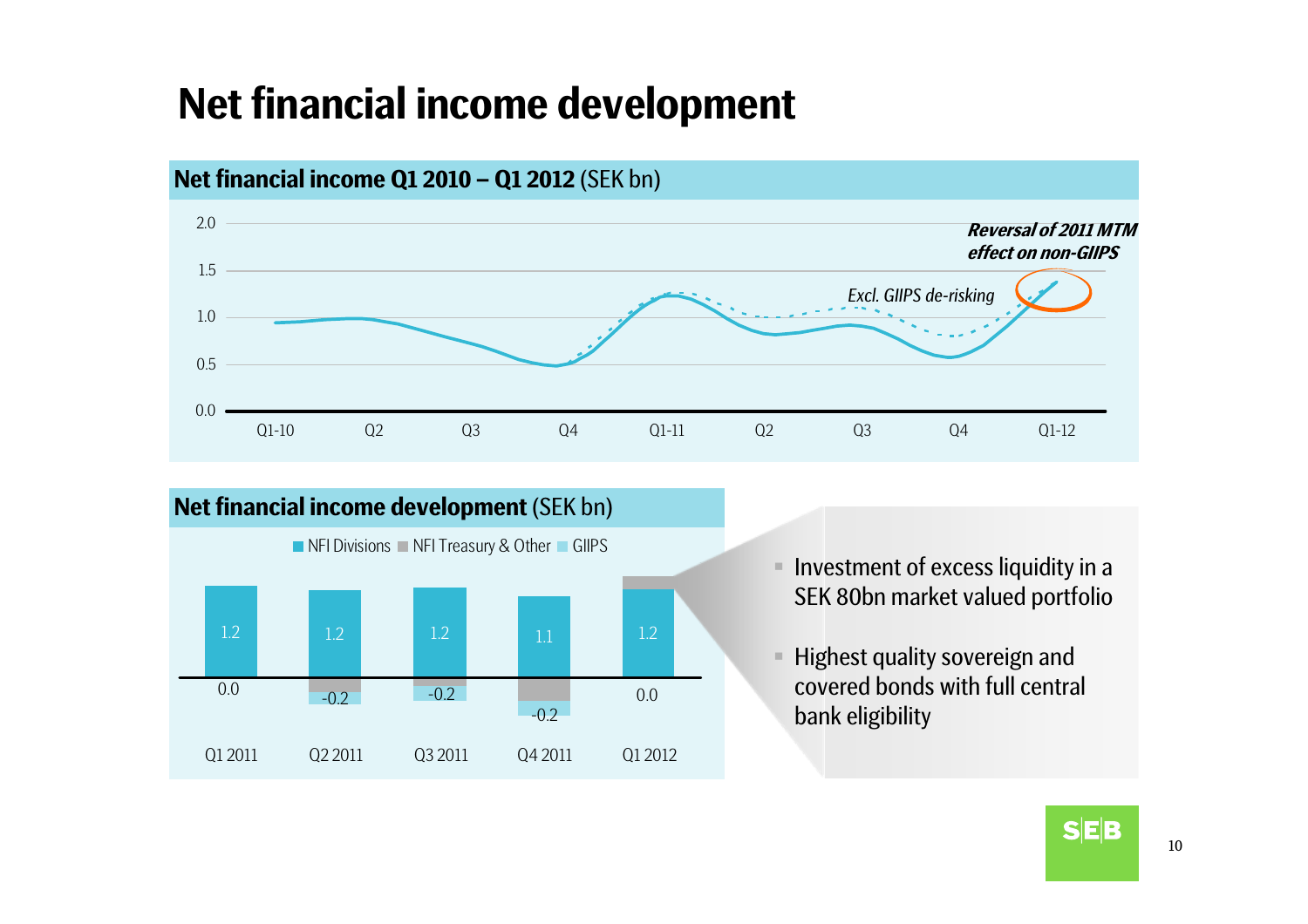### **Operating expenses development**

![](_page_10_Figure_1.jpeg)

![](_page_10_Picture_2.jpeg)

### **Operating expense trend, 12m rolling** (SEK bn)

![](_page_10_Figure_4.jpeg)

![](_page_10_Picture_5.jpeg)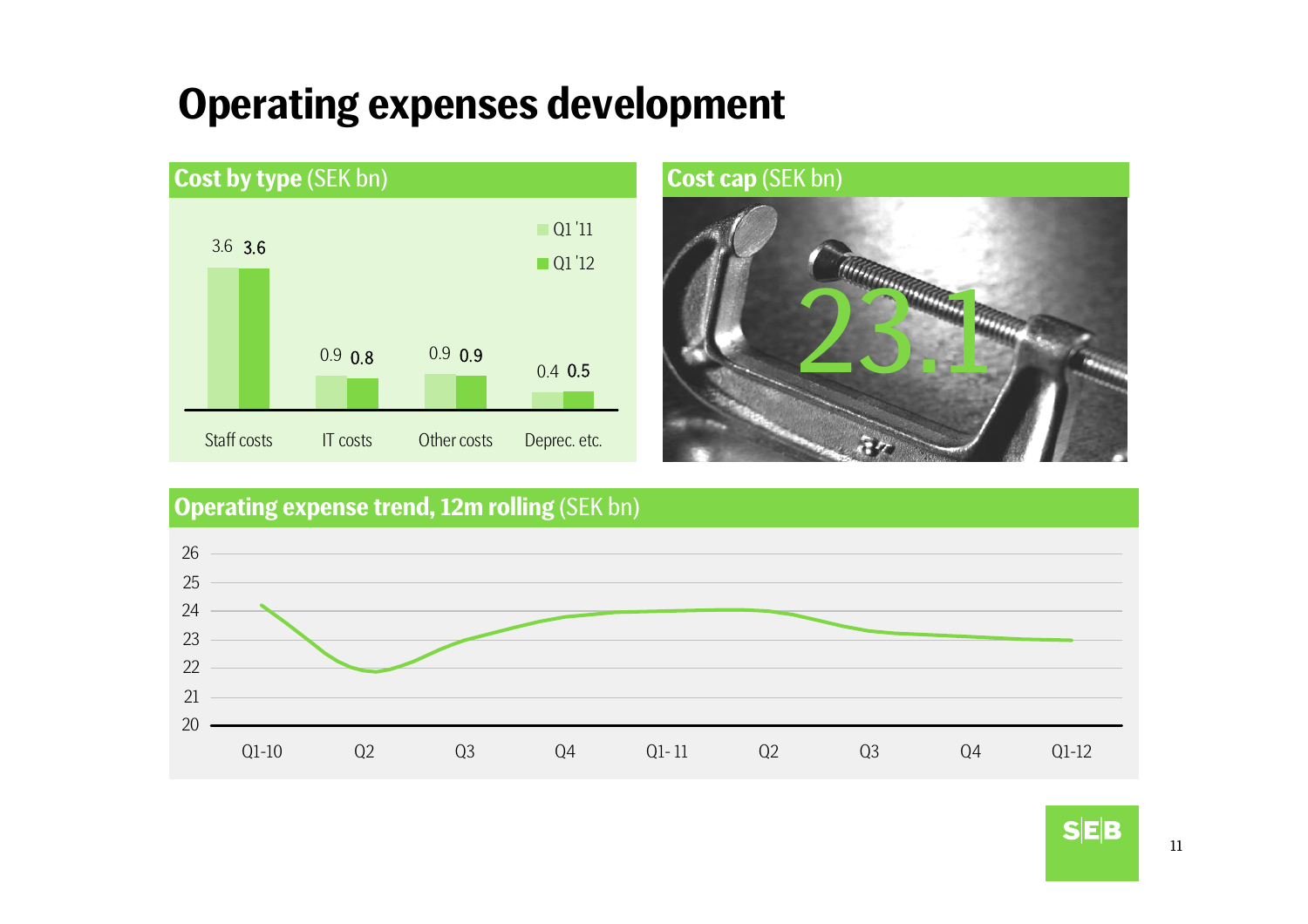### **Continued strong asset quality**

**Distribution of lending portfolio and credit loss levels by geography** (per cent)

### SEB Group 0.06

![](_page_11_Figure_3.jpeg)

#### **Non-performing loans/lending and nonperforming loans** (SEK bn)

![](_page_11_Figure_5.jpeg)

#### **Non-performing loans in relations to the loan portfolio outside the Baltic countries**

| 1.25%                     | 0.58%                | 0.49%         | 0.01%    | 0.46% | 0.53%     |
|---------------------------|----------------------|---------------|----------|-------|-----------|
| Commercial real<br>estate | Wholesale and retail | Manufacturing | Shipping | Other | SEB Group |

![](_page_11_Picture_8.jpeg)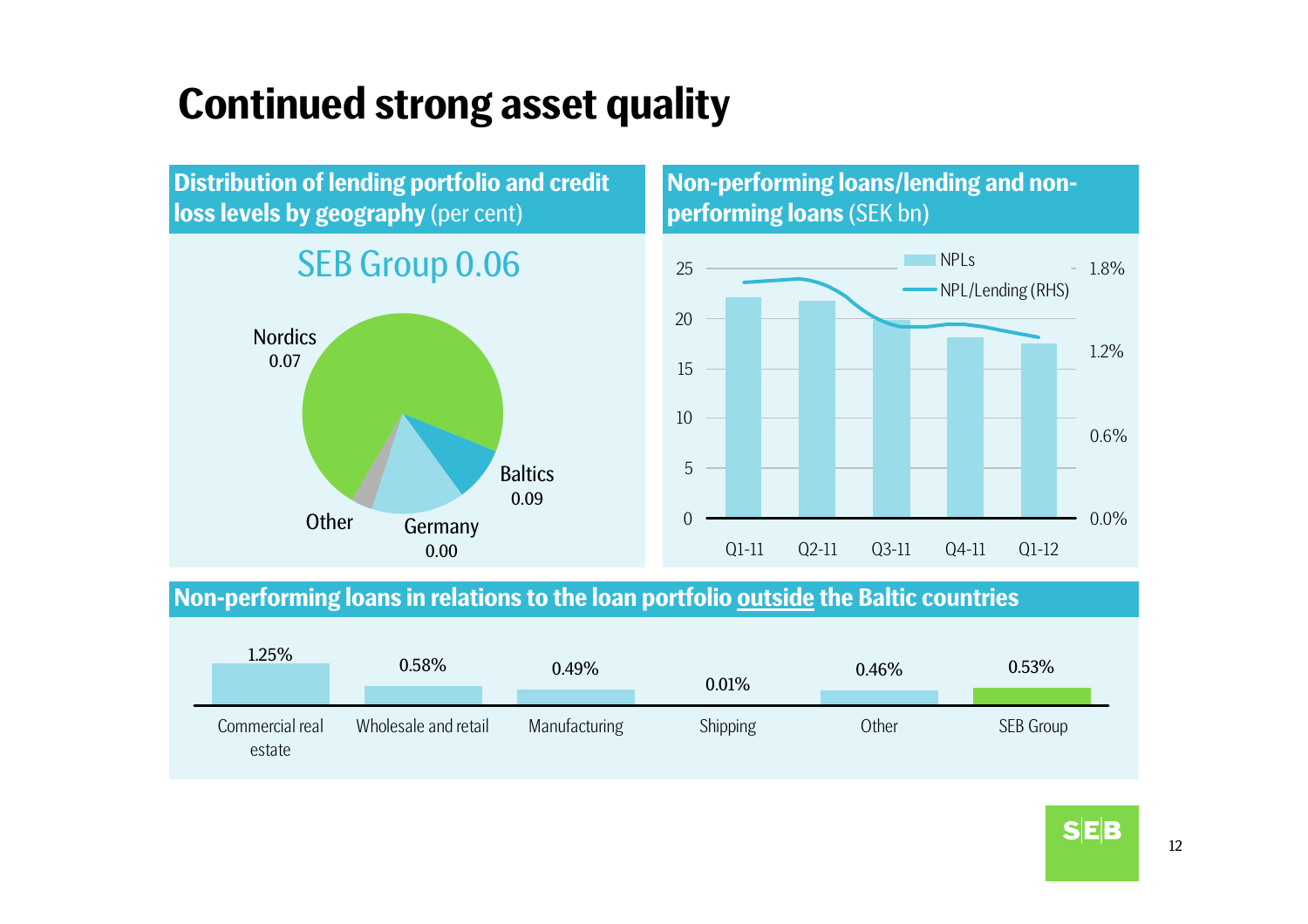### **Divisional performance**

![](_page_12_Figure_1.jpeg)

*Note: Shaded area of Baltic division shows net release of credit provisions*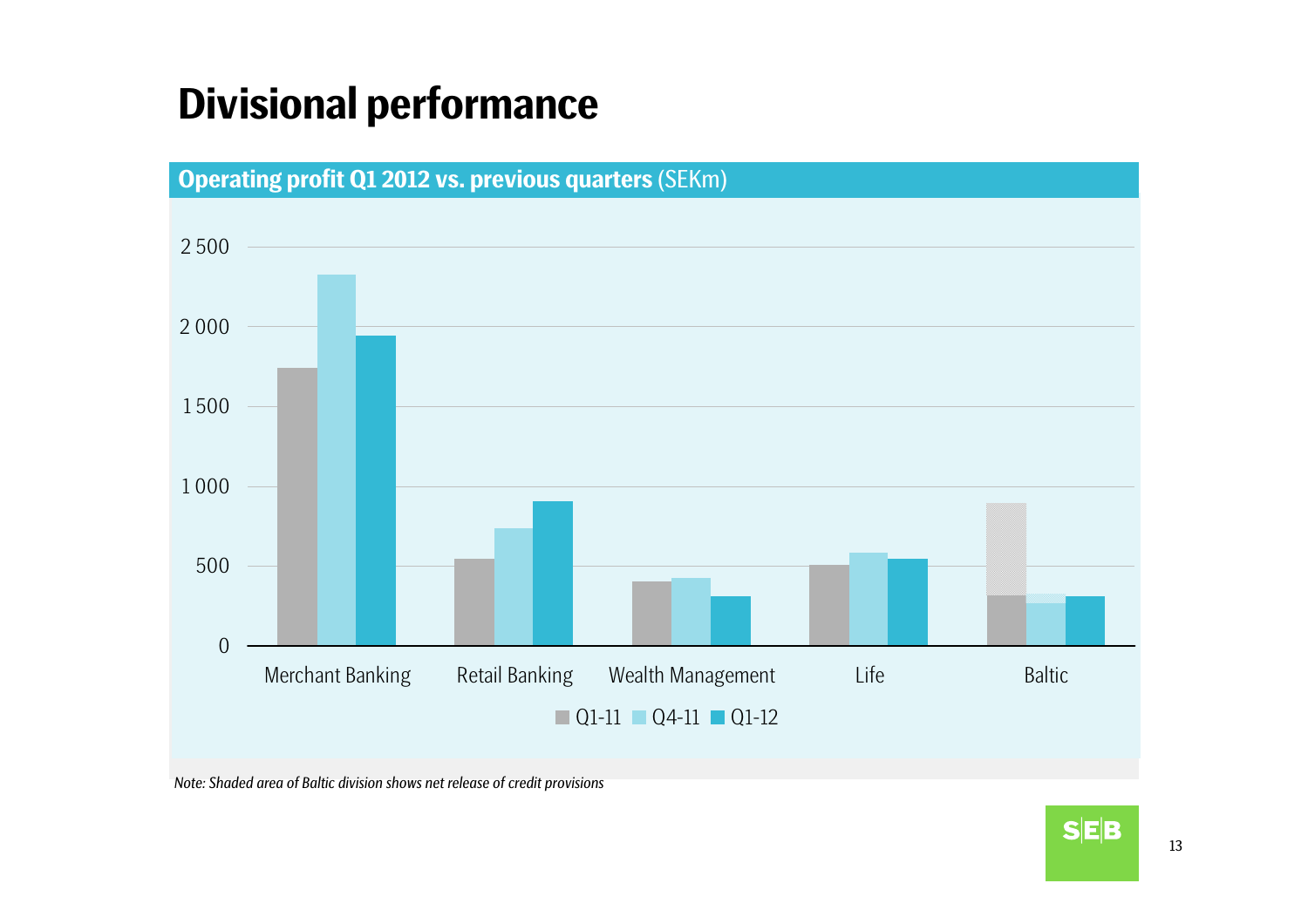# **SEB's DNA**

![](_page_13_Figure_3.jpeg)

### **Financial Institutions**

**Corporates**

**Large**

**SME**

![](_page_13_Picture_5.jpeg)

![](_page_13_Picture_6.jpeg)

#### **Customer segments Income type** (SEK bn)

![](_page_13_Figure_8.jpeg)

#### **New issues, advisory, secondary market, derivatives fees (gross)**

![](_page_13_Figure_10.jpeg)

![](_page_13_Picture_11.jpeg)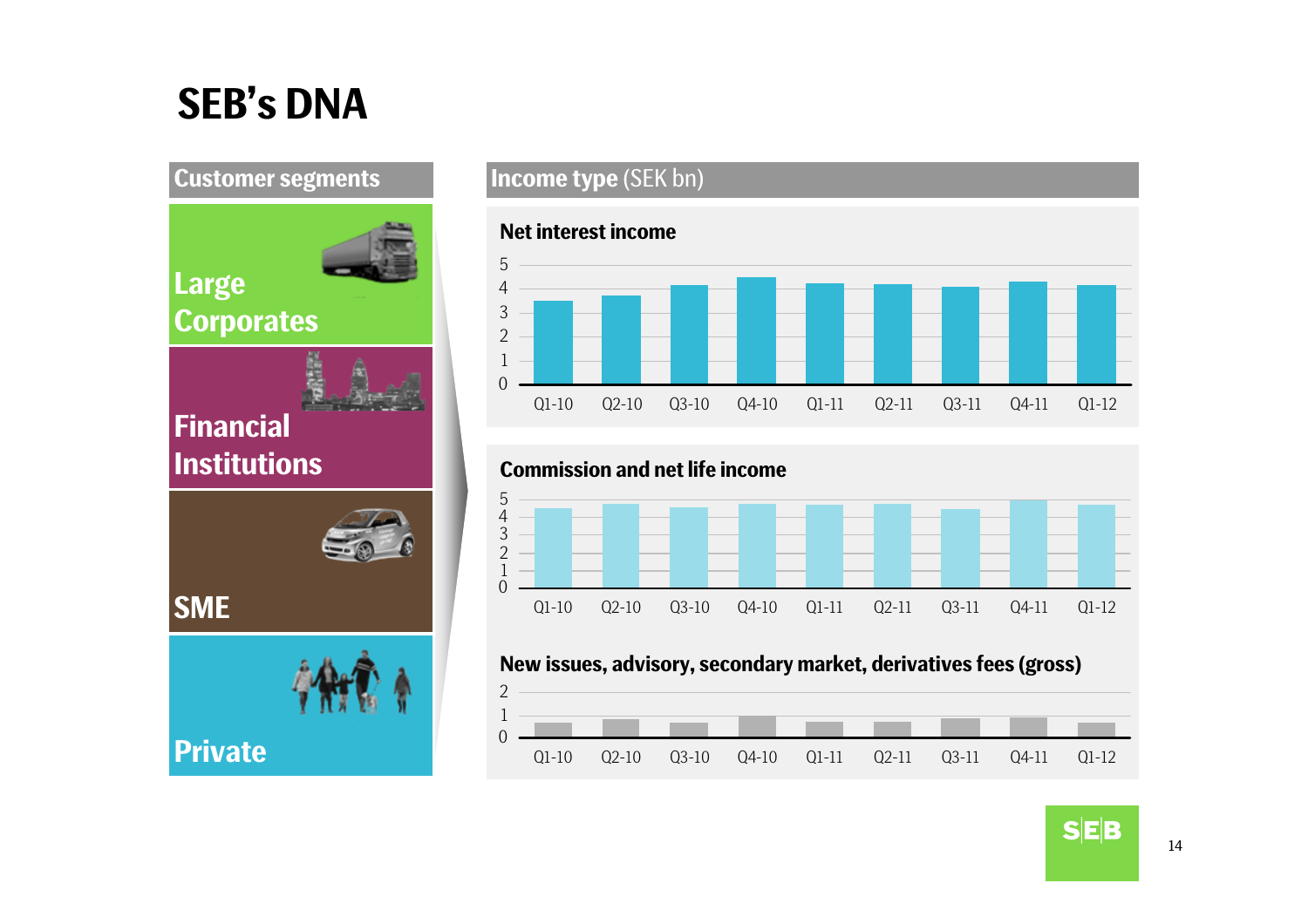### **Customer segments in Merchant Banking**

![](_page_14_Figure_1.jpeg)

![](_page_14_Picture_2.jpeg)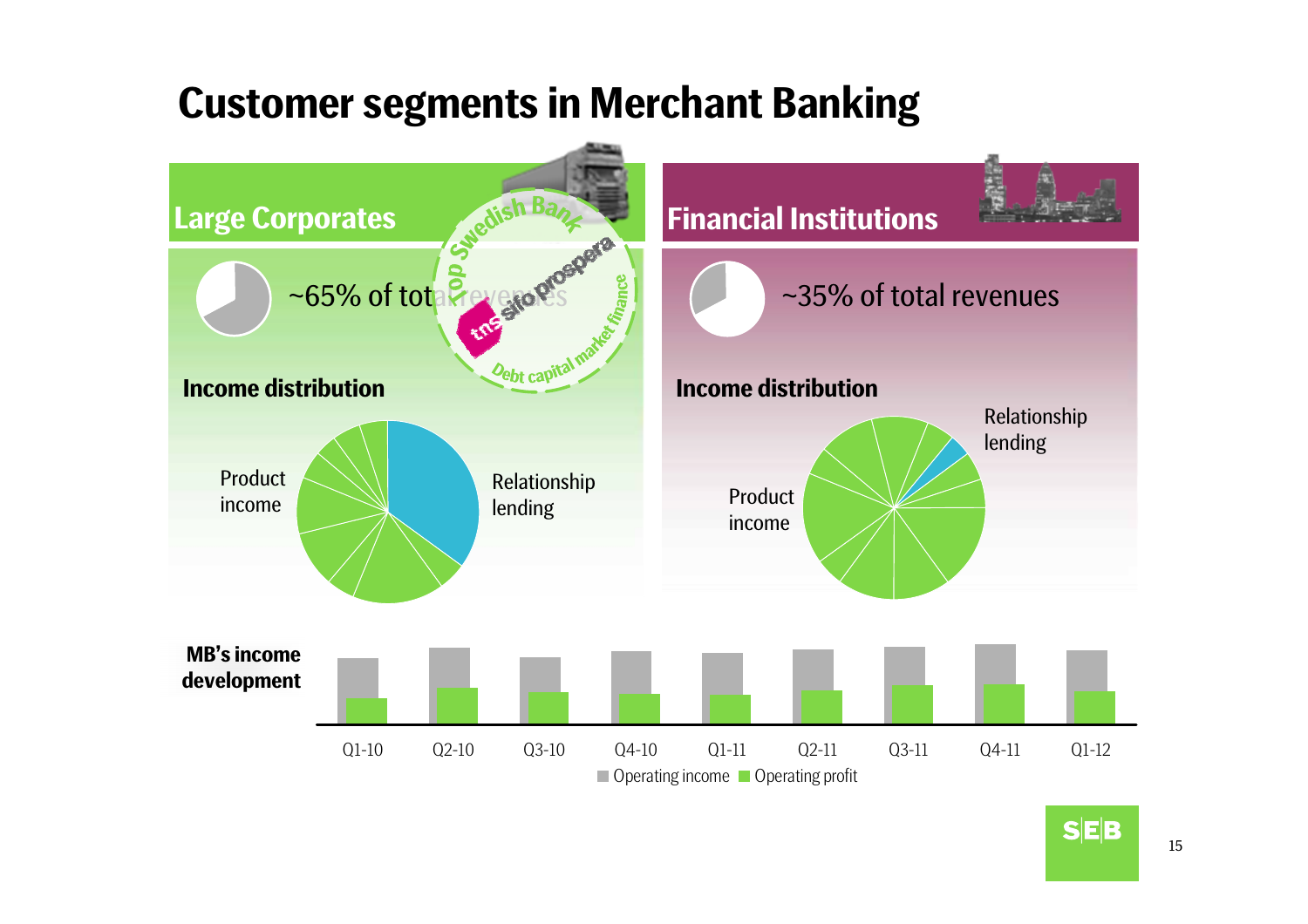# **Continued successful execution in other segments**

![](_page_15_Figure_1.jpeg)

*Note: Comparison year-on-year; change in full-service customers in Sweden and Baltics*

![](_page_15_Picture_3.jpeg)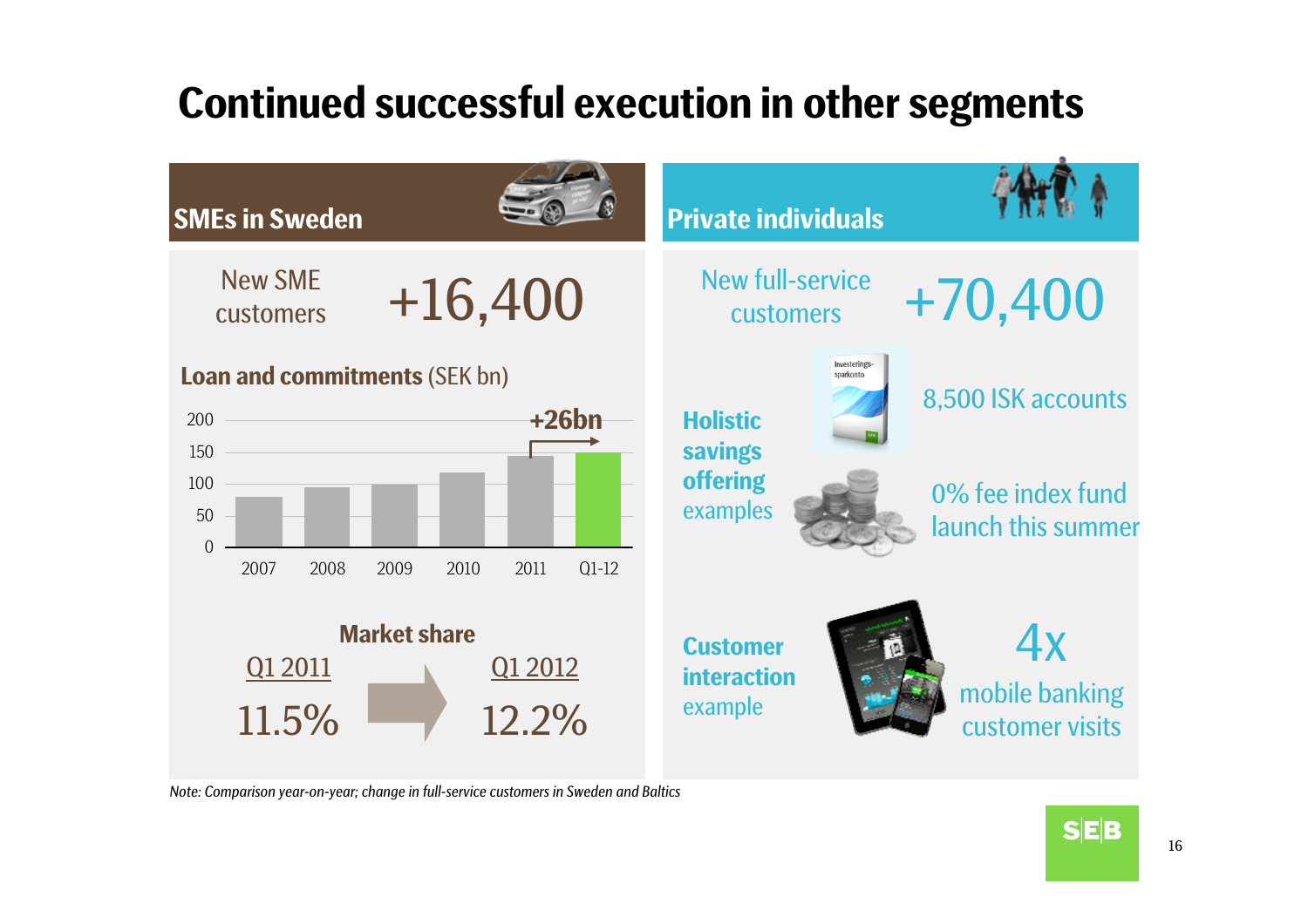![](_page_16_Picture_0.jpeg)

![](_page_16_Figure_1.jpeg)

![](_page_16_Picture_2.jpeg)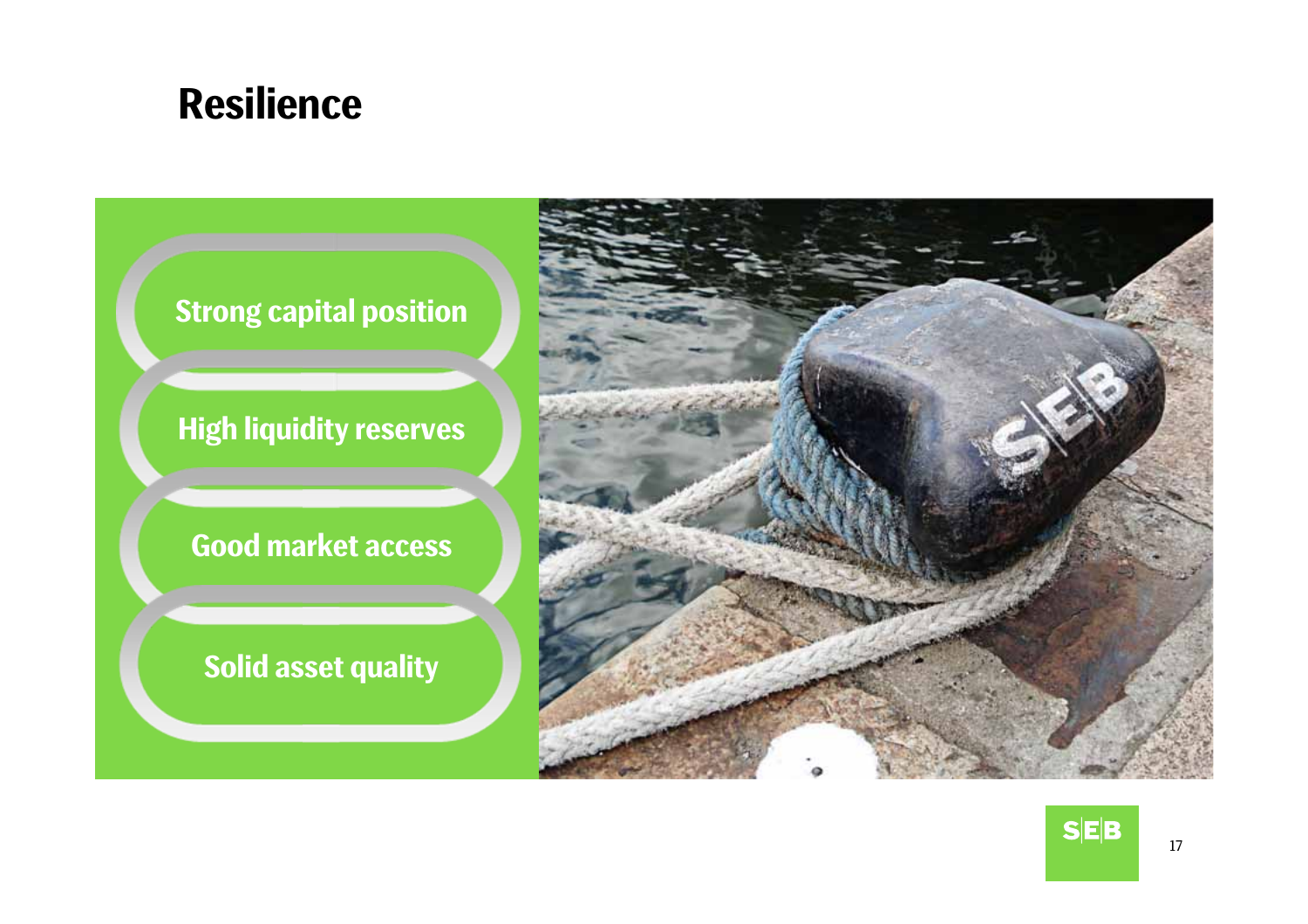![](_page_17_Picture_0.jpeg)

![](_page_17_Picture_1.jpeg)